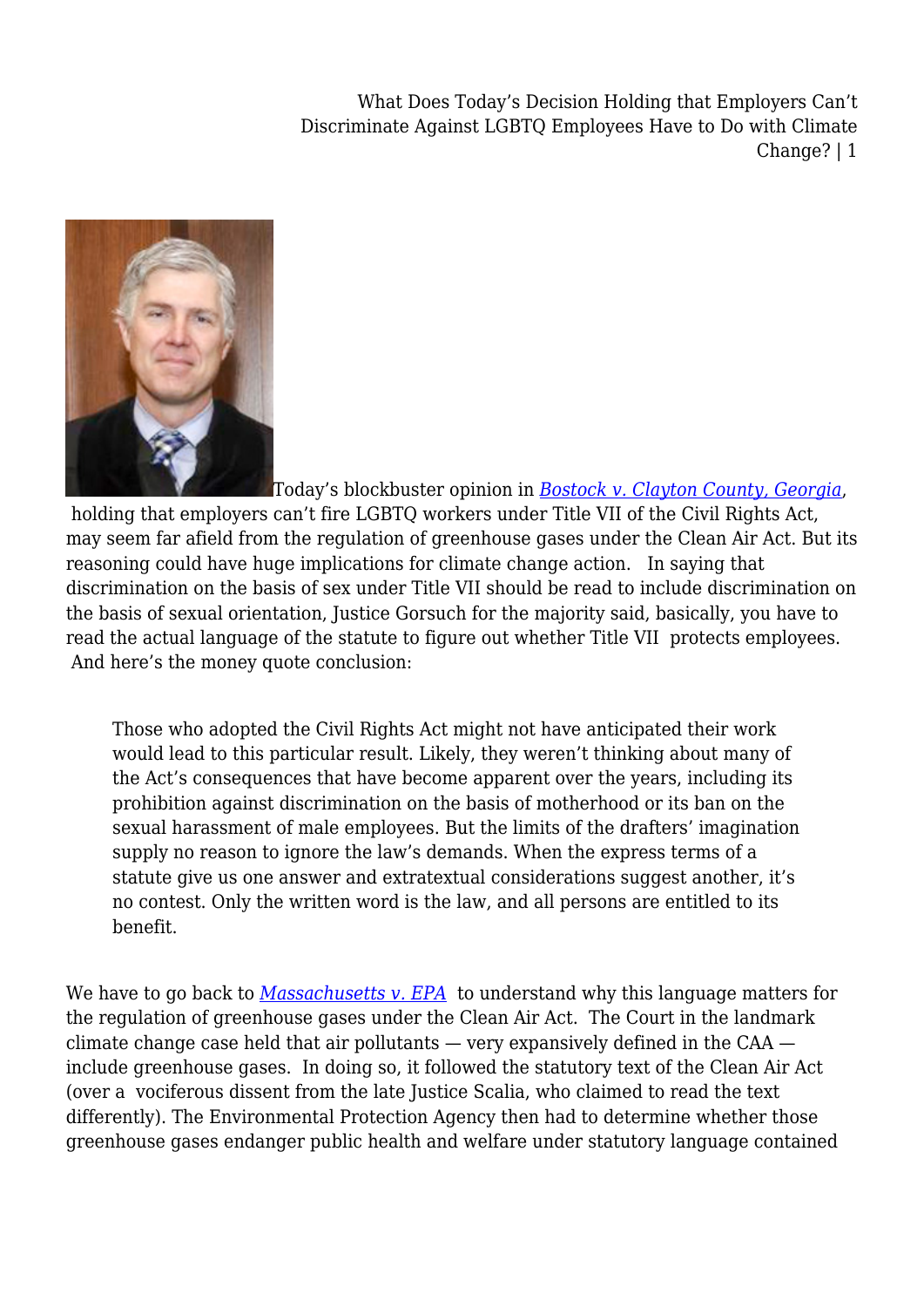in Section 209 of the Act. Once EPA determined that greenhouse gases endangered public health and welfare, it then issued standards to regulate carbon pollution from the tailpipes of cars, from the electric power sector (the so-called Clean Power Plan), and from new sources of greenhouse gases like factories and power plants. The tailpipe standards and the Clean Power Plan have now been rescinded and replaced by the Trump Administration with much weaker versions. The Trump Administration rollbacks have been challenged in court on numerous grounds.

In all of the litigation over regulations to reduce greenhouse gases under the Clean Air Act, there are huge battles over what role the actual text of the Act plays in determining whether and how the EPA has to regulate carbon emissions. Since, as Mass v. EPA holds, air pollutants include greenhouse gases under the Act, then multiple sections of the very complex statute seem to either require or authorize EPA to regulate virtually every greenhouse gas source imaginable. Section 111d covers existing power plants; Section 209 covers moving sources like cars; Section 108 seemingly allows or even requires establishing what is called a National Ambient Air Quality Standard for greenhouse gases, which would require EPA to set a background pollution standard and then mandate that states issue plans (called State Implementation Plans) to reduce carbon pollution within their states; Section 160 covers new stationary sources of carbon pollution; Section 115 covers pollution that cause harm in other countries. All of these sections speak of "air pollutants" and seem plainly to cover greenhouse gases.

Despite the fact that the text of the Clean Air Act seems to require or authorize broad regulation of carbon pollution, however, several conservative members of the Supreme Court think the text is overridden by another concern: Congress hasn't specifically spoken to the question of climate change and therefore EPA lacks the power to issue sweeping regulations to limit carbon pollution. Justice Kavanaugh is probably the leading proponent of this view. And it's precisely the view he adopted in his dissenting opinion in today's Title VII case. Here's the key part of his dissent in Burdock:

For several decades, Congress has considered numerous bills to prohibit employment discrimination based on sexual orientation. But as noted above, although Congress has come close, it has not yet shouldered a bill over the legislative finish line. In the face of the unsuccessful legislative efforts (so far) to prohibit sexual orientation discrimination, judges may not rewrite the law simply because of their own policy views. Judges may not update the law merely because they think that Congress does not have the votes or the fortitude. Judges may not predictively amend the law just because they believe that Congress is likely to do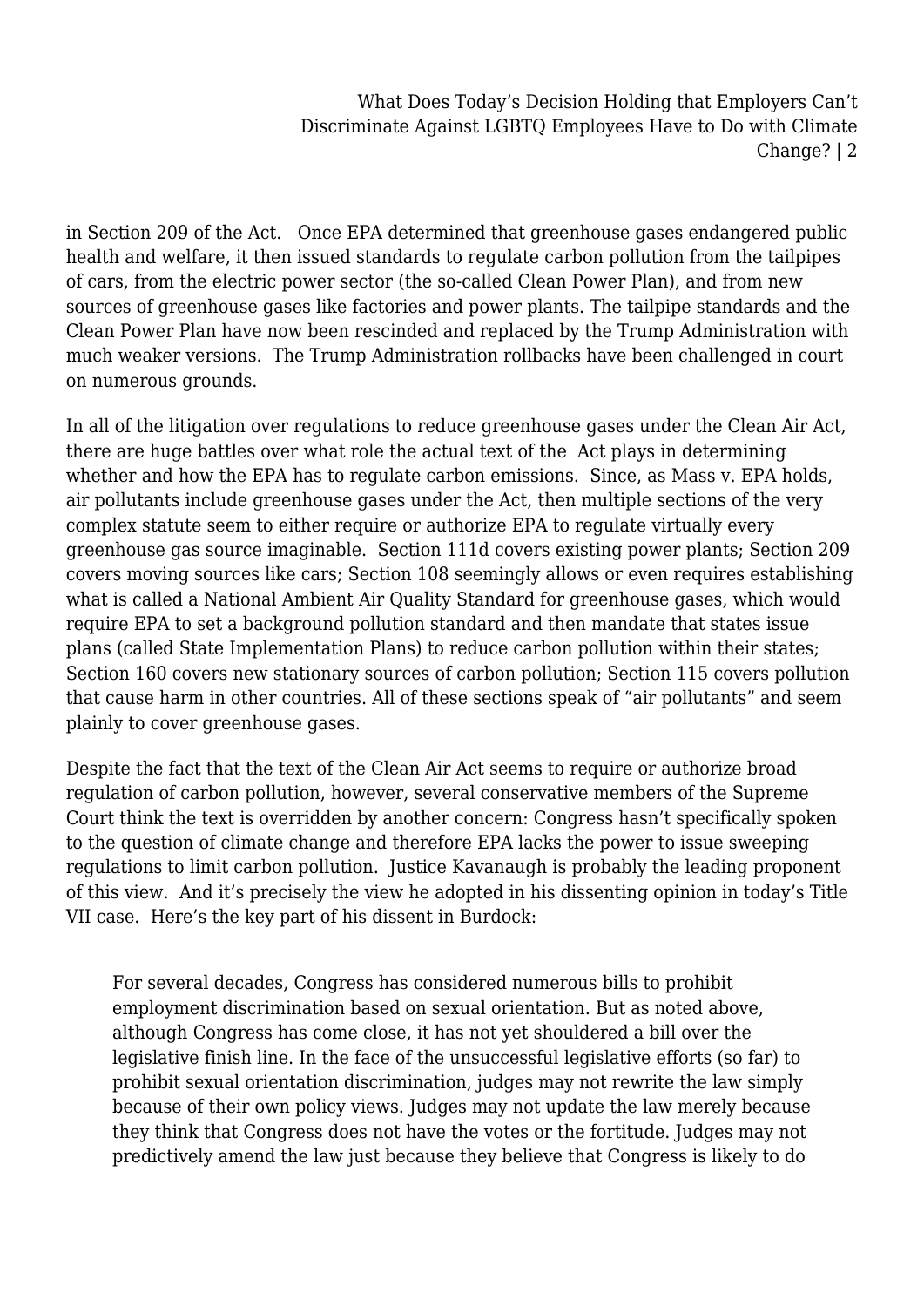it soon anyway.

Because Congress hasn't passed a bill explicitly banning discrimination on the basis of sexual orientation, concluded Kavanaugh, the seemingly plain text of Title VII shouldn't be read to do so (though, to be fair, he makes arguments about why he believes the text isn't so plain).

As I explain in more detail in a post [here,](https://legal-planet.org/2019/11/27/greenhouse-gas-regulations-under-the-clean-air-act-are-doomed/) when Justice Kavanaugh was on the D.C. Circuit Court of Appeal, he dissented in a case involving the regulation of new sources of greenhouse gases under the Clean Air Act and would have struck the regulation down. Here's a quote from that case explaining his reasoning that sounds remarkably similar to his dissent in today's Title VII case:

EPA's well-intentioned policy objectives with respect to climate change do not on their own authorize the agency to regulate. The agency must have statutory authority for the regulations it wants to issue. … Congress's failure to enact general climate change legislation does not license an agency to take matters into its own hands, even to solve a pressing policy issue such as climate change.

Kavanaugh would have struck down the regulations even though the Clean Air Act's text seemed explicitly to require EPA to regulate. Though he didn't prevail, his dissent was used by the U.S. Supreme Court when it struck down part of the same regulations. In that case, Utility Air Regulatory Group v. EPA, Justice Scalia explained that

When an agency claims to discover in a long-extant statute an unheralded power to regulate "a significant portion of the American economy," Brown & Williamson, 529 U. S., at 159, we typically greet its announcement with a measure of skepticism. We expect Congress to speak clearly if it wishes to assign to an agency decisions of vast "economic and political significance."

The argument Justices Kavanaugh and Scalia made is known as the "major questions doctrine." More colloquially, it is also known as the "elephant in a mouse hole" doctrine: as Justice Scalia stated in another environmental case, "Congress … does not alter the fundamental details of a regulatory scheme in vague terms or ancillary provisions–it does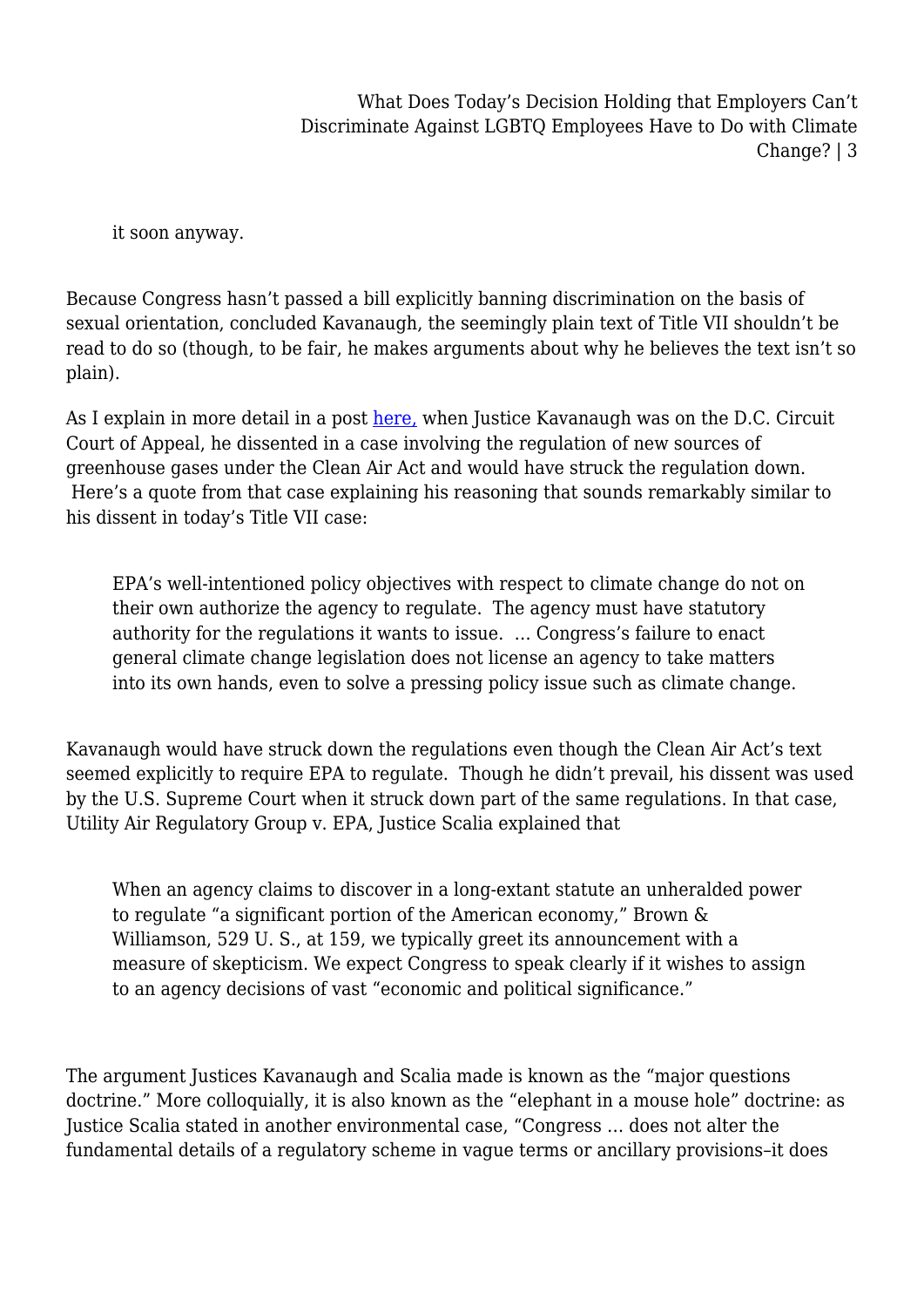not, one might say, hide elephants in mouseholes." In other words, if Congress wanted a statute to, say, cover discrimination on the basis of sexual orientation or regulate carbon emissions, it would have said so.

Justice Gorsuch explicitly addressed and rejected the "elephant in a mousehole" idea in today's Title VII decision:

The weighty implications of the employers' argument from expectations also reveal why they cannot hide behind the no-elephants-in-mouseholes canon. That canon recognizes that Congress "does not alter the fundamental details of a regulatory scheme in vague terms or ancillary provisions." *Whitman* v. *American Trucking Assns.*, *Inc*., 531 U. S. 457, 468 (2001). But it has no relevance here. We can't deny that today's holding—that employers are prohibited from firing employees on the basis of homosexuality or transgender status—is an elephant. But where's the mousehole? Title VII's prohibition of sex discrimination in employment is a major piece of federal civil rights legislation. It is written in starkly broad terms. It has repeatedly produced unexpected applications, at least in the view of those on the receiving end of them. Congress's key drafting choices—to focus on discrimination against individuals and not merely between groups and to hold employers liable whenever sex is a but-for cause of the plaintiff 's injuries—virtually guaranteed that unexpected applications would emerge over time. This elephant has never hidden in a mousehole; it has been standing before us all along.

It isn't hard to imagine a similar argument being made about regulating carbon emissions. After all, Congress defined air pollution in starkly broad terms. EPA has added pollutants to regulate that we didn't even know caused health problems at the time the Clean Air Act was adopted in 1970, like fine particulate matter (first regulated in 1997). The definition of an air pollutant isn't a mouse hole but something much bigger, "virtually guarantee[ing] that unexpected applications would emerge over time."

Justice Gorsuch has yet to weigh in on a major climate change case so it's hard to know where he will come down. But his decision in today's case will surely be used to try to persuade him that broad regulation of greenhouse gases under the Clean Air Act is squarely within the plain text of the statute.

There will be other arguments that may appeal to Gorsuch and the other conservative